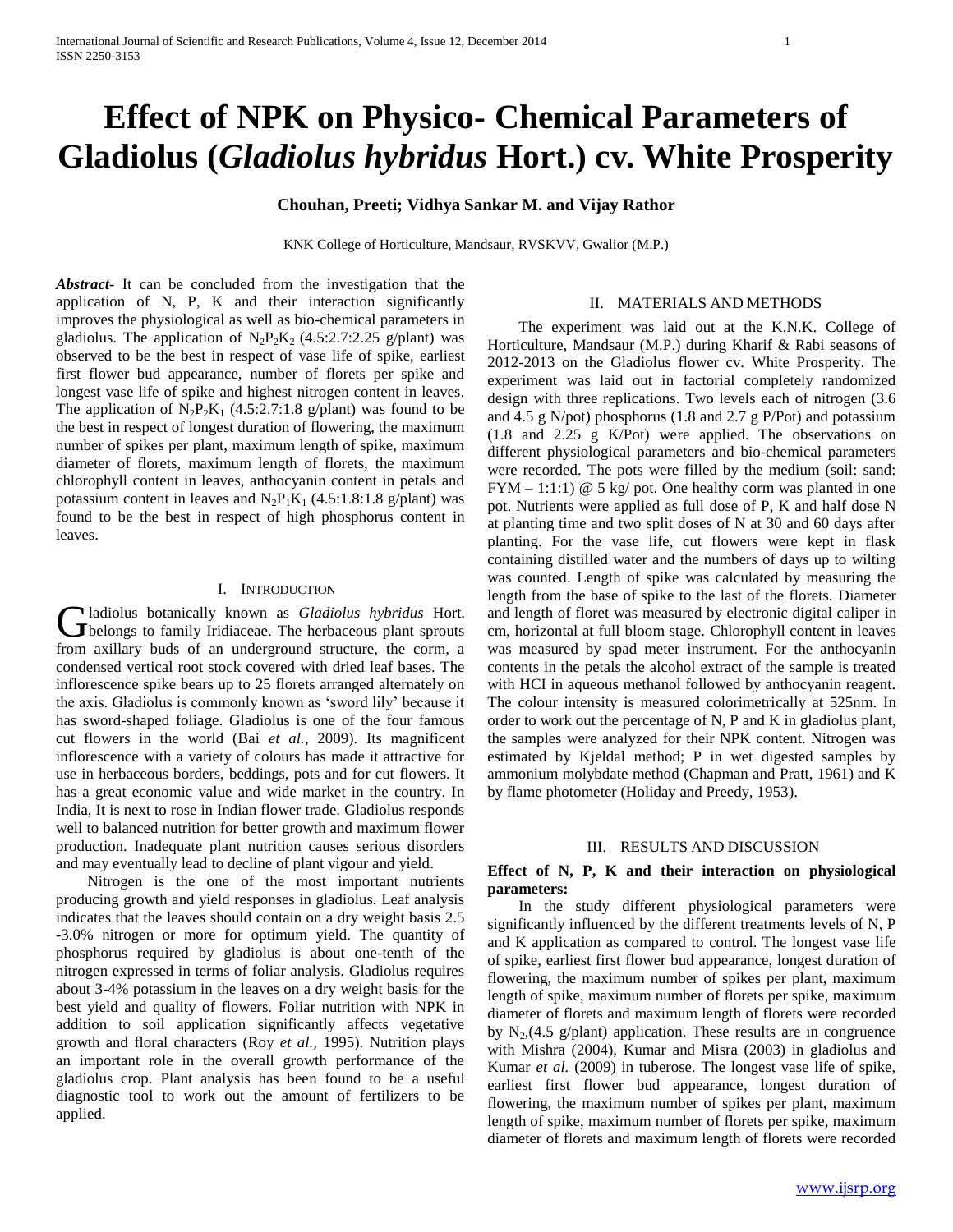by  $P_2$ , (2.7 g/plant) application. These finding of the study are in close agreement with the findings of Hossian *et al*. (2011) in gladiolus. Amin *et al.* (2012) and Patel *et al.* (2006) in tuberose. The longest duration of flowering, the maximum number of spikes per plant, maximum length of spike, maximum diameter of florets and maximum length of florets were recorded by  $K_1$ , (1.8 g/plant), while the earliest first flower bud appearance, maximum number of florets per spike and longest vase life of spike were recorded by  $K_2$ , (2.25 g/plant). These results were in agreement with Barman *et al*. (2005) in gladiolus.

 In the investigation the longest vase life of spike, earliest first flower bud appearance and maximum number of florets per spike were recorded by  $N_2P_2K_2$ , (4.5:2.7**:**2.25 g/plant), longest duration of flowering, the maximum number of spikes per plant, maximum length of spike, maximum diameter of florets, maximum length of florets were recorded by  $N_2P_2K_1$ , (4.5:2.7**:**1.8) g/plant). These findings are in close conformity with the findings of Deo-Shankar and Dubey (2005), Sharma and Singh (2007) and Rajhansa *et al.* (2010) in gladiolus.

## **Effect of N, P, K and their interaction on biochemical parameters:**

 In the study different bio-chemicals parameters were significantly influenced by the different treatments levels of N, P and K application as compared to control. The maximum chlorophyll content in leaves, anthocyanin content in petals, nitrogen content in leaves, phosphorus content in leaves and potassium content in leaves were recorded with the application of  $N_2$  (4.5 g/plant). These findings are in close conformity with the findings of Singh *et al.* (2010), Sewedan *et al.* (2012) in gladiolus and Chavan *et al*. (2010) in china aster. The maximum chlorophyll content in leaves, anthocyanin content in petals, nitrogen content in leaves, phosphorus content in leaves and potassium content in leaves were recorded with the application of  $P<sub>2</sub>(2.7 g/plant)$ . The maximum chlorophyll content in leaves, phosphorus content in leaves and potassium content in leaves were recorded by  $K_1$ , (1.8 g/plant), while anthocyanin content in petals, nitrogen content in leaves, were recorded by  $K_2$ , (2.25) g/plant). These result also supported with Pal and Ghose, (2010) in Marigold.

 In the investigation the maximum chlorophyll content in leaves, anthocyanin content in petals and potassium content in leaves were recorded by  $N_2P_2K_1$  (4.5**:**2.7**:**1.8 g/plant), the maximum nitrogen content in leaves were recorded by  $N_2P_2K_2$ (4.5**:**2.7**:**2.25 g/plant) and the maximum phosphorus content in leaves were recorded by  $N_2P_1K_1$  (4.5**:**1.8**:**1.8 g/plant). These findings are in close conformity with the findings of El-Naggar (2009) in carnation, Naik and Barman (2006) in orchid.

#### **REFERENCES**

- [1] Amin, R., Faridujjaman, M. and Jamal Uddin, A.F.M. (2012). Phosphorus levels on growth and flowering of tuberose (Polianthes tuberosa Linn.). Bangladesh Research Publications Journal, 7(4):324-330.
- [2] Bai, J.G., Xu, P.L., Zong, C.S. and Wang, C.Y. (2009). Effects of exogenous calcium on some postharvest characteristics of cut gladiolus. Agriculture Science China, 8: 293-303.
- [3] Barman, D., Rajni, K., Pal, R. and Upadhyaya, R.C. (2005). Corm multiplication of gladiolus as influenced by application of potassium and spike removal. Journal of Ornamental Horticulture, 8(2): 104-107.
- [4] Chapman, H. D. and F.P. Pratt (1961). Ammonium vandate-molybdate method for determination of phosphorus. In: Methods of analysis for soils, plants and water. 1st Ed. California: California University, Agriculture Division, pp 184-203.
- [5] Chavan, M. D., Jadhav, P. B. and Rugge, V. C. (2010). Performance of China aster varieties and their response to different levels of nitrogen. Indian Journal of Horticulture, 67: 378-381.
- [6] Deo-Shankar and Dubey, P.(2005).Effect of NPK, FYM and NPK+FYM on growth, flowering and corm yield of gladiolus when propagated through cormels. Journal of Soil and Crops, 15(1):34-38.
- [7] El-Naggar, (2009). Response of Dianthus caryophyllus L. plants to foliar Nutrition. World Journal of Agricultural Sciences, 5 (5): 622-630.
- [8] Holiday, E. R. and Preedy, J.R.K.(1953). The precision of a direct-reading flame photometer for the determination of sodium and potassium in biological fluids. Biochemistry Journal, 55 (2): 214–220.
- [9] Hossian, M.J., Amin, M.R., Choudhury, S. and Uddain, J. (2011). Effect of corm size and different doses of phosphorous on the growth, corm and cormel development of gladiolus. Libyan Agriculture Research Center Journal International, 2 (1): 09-14.
- [10] Kumar, J., Singh, K. A. and Pal, K. (2009). Effect of GA3 and urea on growth and flowering in tuberose (Polianthes tuberosa L.) cv. Pearl Double. Annals of Horticulture, 2 (2): 201-203.
- [11] Kumar, Rajiv, and Mishra, R.L. (2003). Response of gladiolus to nitrogen, phosphorus and potassium fertilization. Journal of Ornamental Horticulture, 6(2):95-99.
- [12] Mishra, H.P. (2004).Response of gladiolus to different levels of nitrogen and phosphorus on growth, spike and corm production in calcareous soil. Indian Journal of Horticulture, 61(2):168-170.
- [13] Naik, S.K, and Barman, D. (2006). Response of foliar application of nitrogen on flowering in Cymbidium hybrid. Journal of Ornamental Horticulture, 9 (4): 270-273.
- [14] Pal, P. and Ghosh, P. (2010). Effect of different sources and levels of potassium on growth, flowering and yield of African marigold (Tagetes erecta Linn.) cv. Siracole. Indian Journal of Natural Product and Resources, 1 (3): 371-375.
- [15] Patel, M.M., Parmar, P.B. and Parmar, B.R. (2006). Effect of nitrogen, phosphorus and spacing on growth and flowering in tuberose (Polianthes tuberosa Linn.) cv. Single. Journal of Ornamental Horticulture, 9 (4): 286- 289,
- [16] Rajhansa, K.C., Chaurasia, P.C., Tirkey, T., Eshu and Verma, K.N. (2010), Effect of integrated nitrogen management on growth, yield and flower quality of gladiolus (Gladiolus grandiflorus) cv. Candyman Journal of Ornamental Horticulture, 13 (3): 243-245.
- [17] Roy, R.K., Sharma, S.C. and Sharga, A.N. (1995). Effect of foliar nutrition on vegetative and floral characters of gladiolus. Journal Ornamental Horticulture, 31: 41–4.
- [18] Sewedan, E., El-Naggar, H., Osman, A. (2012). Effect of Nitrogen and Diphenylamine on Gladiolus hybrida cv. Sancerre Production. Journal of Horticultural Science & Ornamental Plants, 4 (3): 267-274.
- [19] Sharma, G. and Singh, P.(2007). Response of N, P and K on vegetative growth, flowering and corm production in gladiolus under mango orchard. Journal of Ornamental Horticulture, 10 (1): 52~54.
- [20] Singh, J., Singh, J.P. and Yadav, A. (2010). Effect of nitrogen and potassium dihydrogen phosphate on the nutritional and metabolital status of plant and production of corms in gladiolus. Annals of Horticulture, 3 (1): 47-57.

#### AUTHORS

**First Author** – Chouhan, Preeti, KNK College of Horticulture, Mandsaur, RVSKVV, Gwalior (M.P.)

**Second Author** – Vidhya Sankar M, KNK College of

Horticulture, Mandsaur, RVSKVV, Gwalior (M.P.)

**Third Author** – Vijay Rathor, KNK College of Horticulture,

Mandsaur, RVSKVV, Gwalior (M.P.)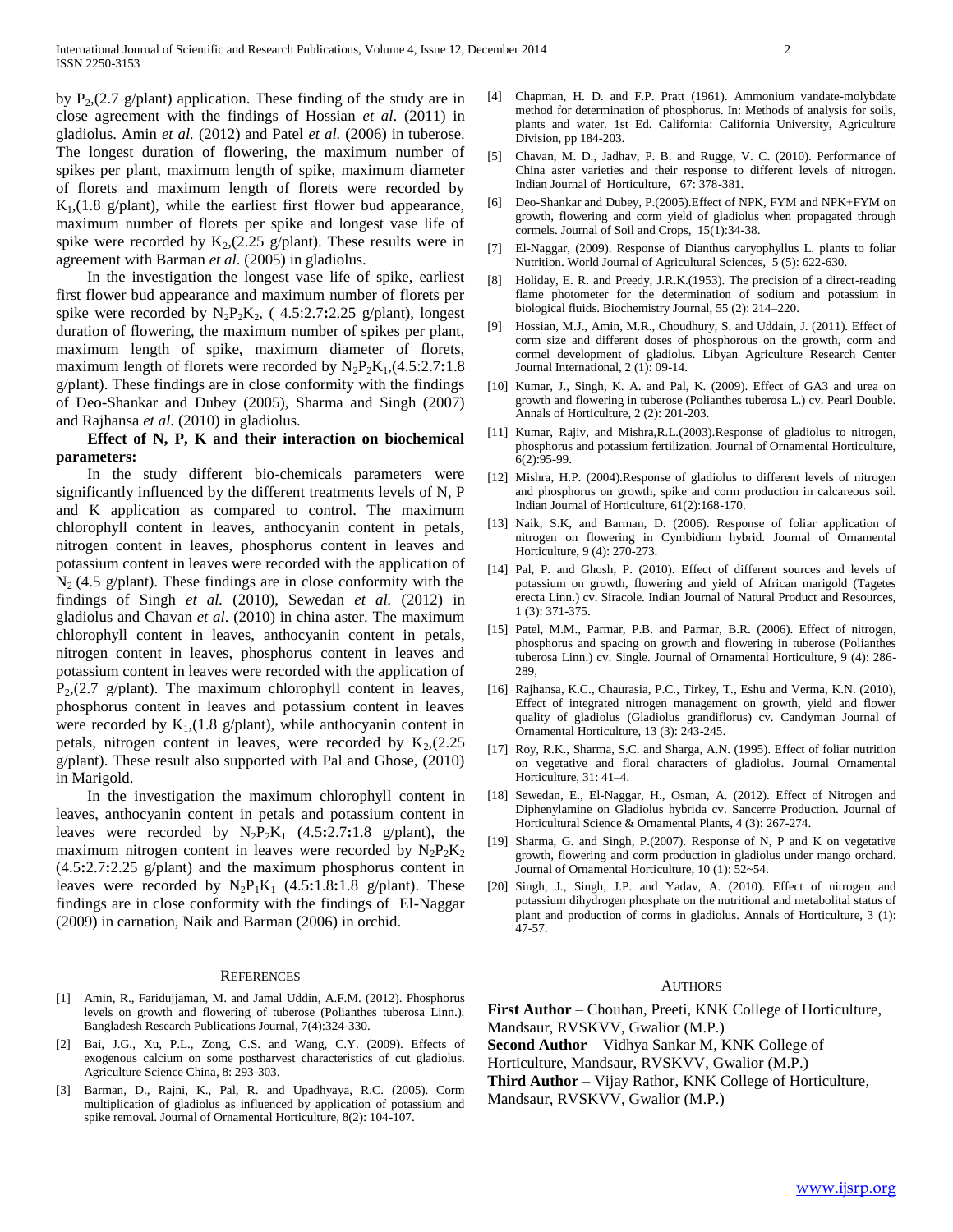# **Table- 1: Effect of N, P, K levels and their interaction on vase life of spike (Days), number of days for first flower bud appearance, duration of flowering (days) and number of spikes per plant**

| <b>Treatment</b>       | life<br>Vase | of Number of days for first Duration of flowering Number of spikes |            |            |
|------------------------|--------------|--------------------------------------------------------------------|------------|------------|
| <b>Control/Rest</b>    | spike (Days) | flower bud appearance                                              | (days)     | per plant  |
| <b>Control</b>         | 6.50         | 78.33                                                              | 8.00       | 1.01       |
| <b>Rest treatments</b> | 7.93         | 78.81                                                              | 9.88       | 1.23       |
| F test                 | <b>SIG</b>   | <b>SIG</b>                                                         | <b>SIG</b> | <b>SIG</b> |
| $N_1$                  | 7.54         | 78.08                                                              | 9.47       | 1.18       |
| $N_2$                  | 8.33         | 75.54                                                              | 10.29      | 1.28       |
| S.Em.±                 | 0.087        | 0.121                                                              | 0.064      | 0.007      |
| C.D. at 5%             | 0.260        | 0.359                                                              | 0.200      | 0.022      |
| $P_1$                  | 7.66         | 77.58                                                              | 9.50       | 1.18       |
| P <sub>2</sub>         | 8.20         | 76.04                                                              | 10.26      | 1.27       |
| S.Em.±                 | 0.087        | 0.121                                                              | 0.064      | 0.007      |
| C.D. at 5%             | 0.260        | 0.359                                                              | 0.200      | 0.022      |
| $K_1$                  | 7.70         | 77.16                                                              | 10.00      | 1.24       |
| $K_2$                  | 8.16         | 76.45                                                              | 9.76       | 1.22       |
| S.Em.±                 | 0.087        | 0.121                                                              | 0.064      | 0.007      |
| C.D. at 5%             | 0.260        | 0.359                                                              | 0.200      | 0.022      |
| $N_1P_1K_1$            | 7.16         | 78.00                                                              | 9.06       | 1.14       |
| $N_1P_1K_2$            | 7.66         | 78.00                                                              | 8.82       | 1.10       |
| $N_1P_2K_1$            | 8.16         | 77.83                                                              | 9.62       | 1.20       |
| $N_1P_2K_2$            | 7.16         | 78.50                                                              | 10.37      | 1.29       |
| $N_2P_1K_1$            | 7.33         | 77.50                                                              | 10.45      | 1.30       |
| $N_2P_1K_2$            | 8.50         | 76.83                                                              | 9.65       | 1.20       |
| $N_2P_2K_1$            | 8.16         | 75.33                                                              | 10.88      | 1.34       |
| $N_2P_2K_2$            | 9.33         | 72.50                                                              | 10.18      | 1.27       |
| S.Em.±                 | 0.175        | 0.242                                                              | 0.134      | 0.015      |
| C.D. at 5%             | 0.521        | 0.719                                                              | 0.400      | 0.045      |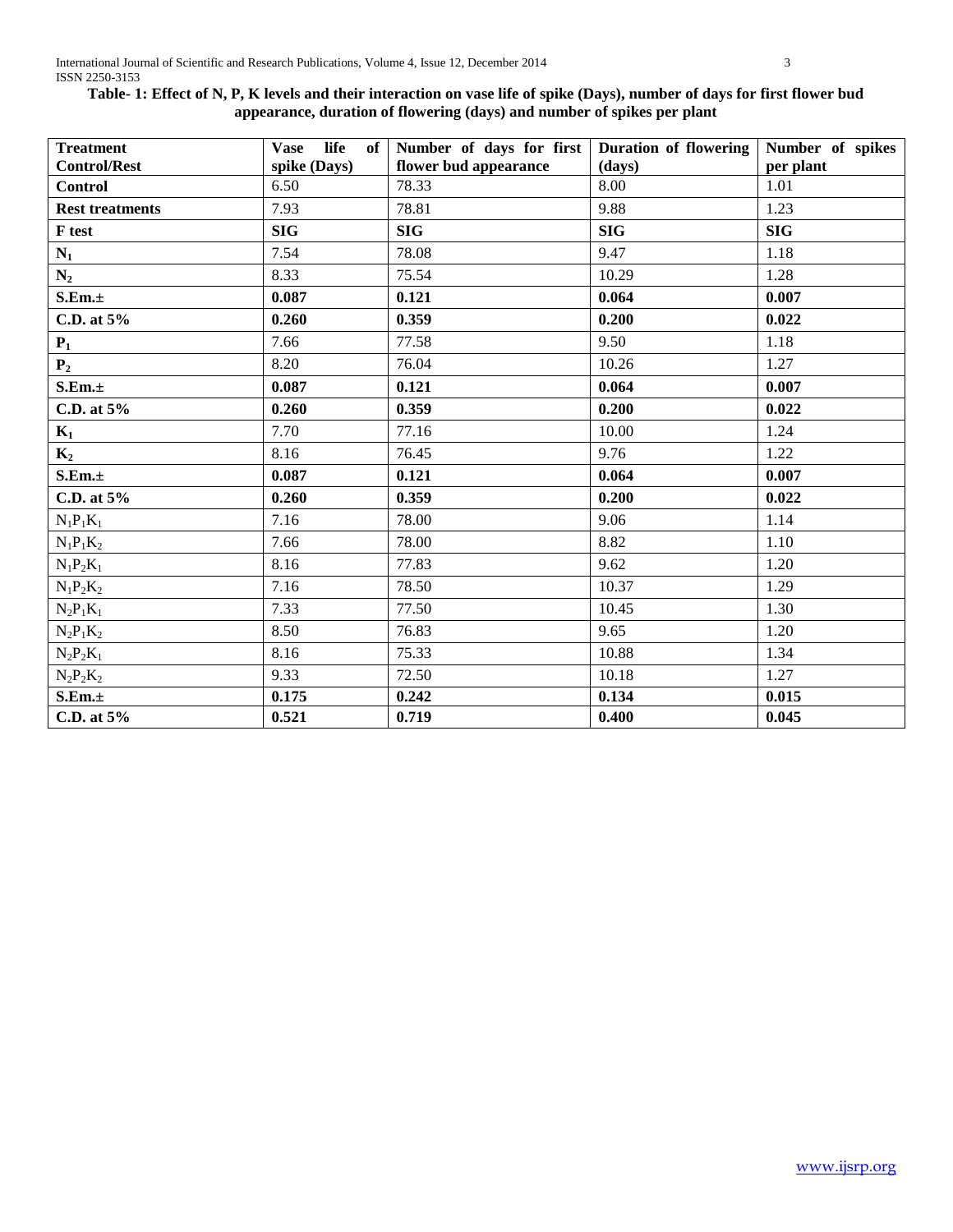| <b>Treatment</b>       | Length of spike | <b>Number of florets</b> | <b>Diameter</b><br>of florets | Length of florets |
|------------------------|-----------------|--------------------------|-------------------------------|-------------------|
| <b>Control/Rest</b>    | (cm)            | per spike                | (cm)                          | (cm)              |
| <b>Control</b>         | 60.80           | 7.16                     | 7.09                          | 7.59              |
| <b>Rest treatments</b> | 74.02           | 9.29                     | 8.63                          | 9.13              |
| F test                 | <b>SIG</b>      | <b>SIG</b>               | <b>SIG</b>                    | <b>SIG</b>        |
| $N_1$                  | 71.10           | 8.70                     | 8.29                          | 8.79              |
| $N_2$                  | 76.95           | 9.87                     | 8.97                          | 9.47              |
| S.Em.±                 | 0.459           | 0.100                    | 0.055                         | 0.053             |
| C.D. at 5%             | 1.365           | 0.297                    | 0.159                         | 0.159             |
| $P_1$                  | 71.30           | 8.62                     | 8.31                          | 8.81              |
| P <sub>2</sub>         | 76.75           | 9.95                     | 8.95                          | 9.45              |
| S.Em.±                 | 0.459           | 0.100                    | 0.055                         | 0.053             |
| C.D. at $5%$           | 1.365           | 0.297                    | 0.159                         | 0.159             |
| $K_1$                  | 74.85           | 9.12                     | 8.73                          | 9.23              |
| $K_2$                  | 73.20           | 9.45                     | 8.54                          | 9.04              |
| S.Em.±                 | 0.459           | 0.100                    | 0.055                         | 0.053             |
| C.D. at 5%             | 1.365           | 0.297                    | 0.159                         | 0.159             |
| $N_1P_1K_1$            | 68.40           | 8.50                     | 7.98                          | 8.48              |
| $N_1P_1K_2$            | 66.20           | 8.66                     | 7.72                          | 8.22              |
| $N_1P_2K_1$            | 72.00           | 9.00                     | 8.40                          | 8.90              |
| $N_1P_2K_2$            | 77.80           | 8.66                     | 9.07                          | 9.57              |
| $N_2P_1K_1$            | 78.40           | 9.16                     | 9.14                          | 9.64              |
| $N_2P_1K_2$            | 72.20           | 8.16                     | 8.42                          | 8.92              |
| $N_2P_2K_1$            | 80.60           | 9.83                     | 9.40                          | 9.90              |
| $N_2P_2K_2$            | 76.60           | 12.33                    | 8.93                          | 9.43              |
| S.Em.±                 | 0.918           | 0.200                    | 0.107                         | 0.107             |
| C.D. at 5%             | 2.730           | 0.595                    | 0.319                         | 0.319             |

# **Table- 2: Effect of N, P, K levels and their interaction on length of spike (cm), number of florets per spike, diameter of florets (cm) and length of florets (cm)**